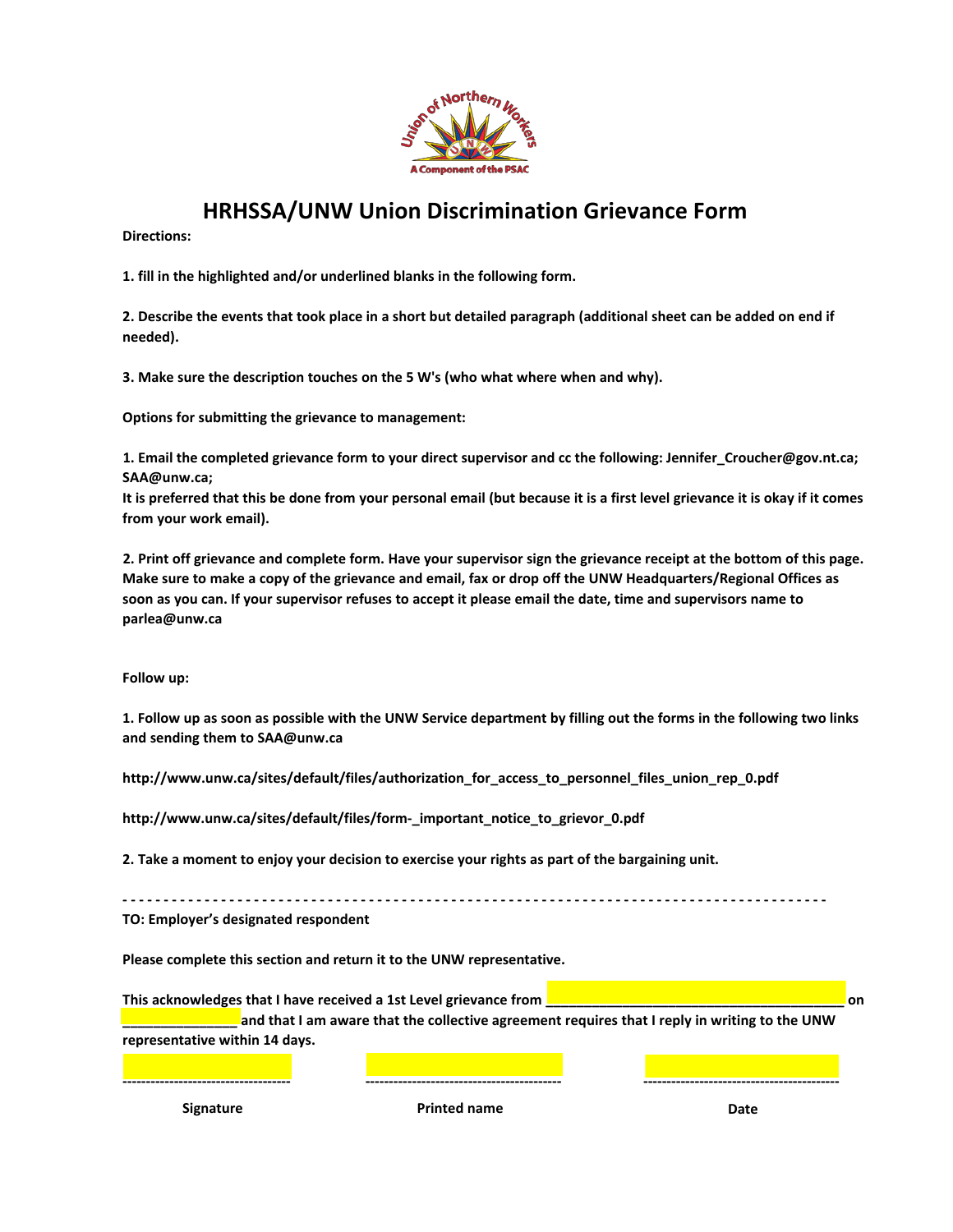

Date:

To:

Mr/Ms.,

## **Re: Grievance- Discrimination/Interference/Restriction/Harassment/Coercion**

The Union of Northern Workers hereby files this First Level grievance on behalf of Mr/Ms. in accordance with Article 37 of the Collective Agreement. The Employer is in violation of Articles 3, 37, and any other related Articles of the Collective Agreement, pertinent Legislation, and/or Regulations, Policies and past practices.

The Union of Northern Workers alleges that the Employer has failed to protect our member/s from discrimination, interference, restriction, harassment or coercion exercised or practiced by reason of Union membership or activity, or by exercising their rights under the Collective Agreement.

Below you will find a short description of the events leading to this grievance:

Additional information may be attached on a separate page.

The union specifically asserts that other issues may present and it places the Employer on notice that as the union becomes aware of such it shall put the Employer on notice, either through the process of this grievance up to the point of referral to arbitration or through the filing of a further grievance. The union maintains that where those other issues are so determined the union does not regard itself restricted.

If you would like to discuss please feel free to give me a call or contact me via email,

Sincerely,

\_\_\_\_\_\_\_\_\_\_\_\_\_\_\_\_\_\_\_\_\_\_\_\_\_\_\_